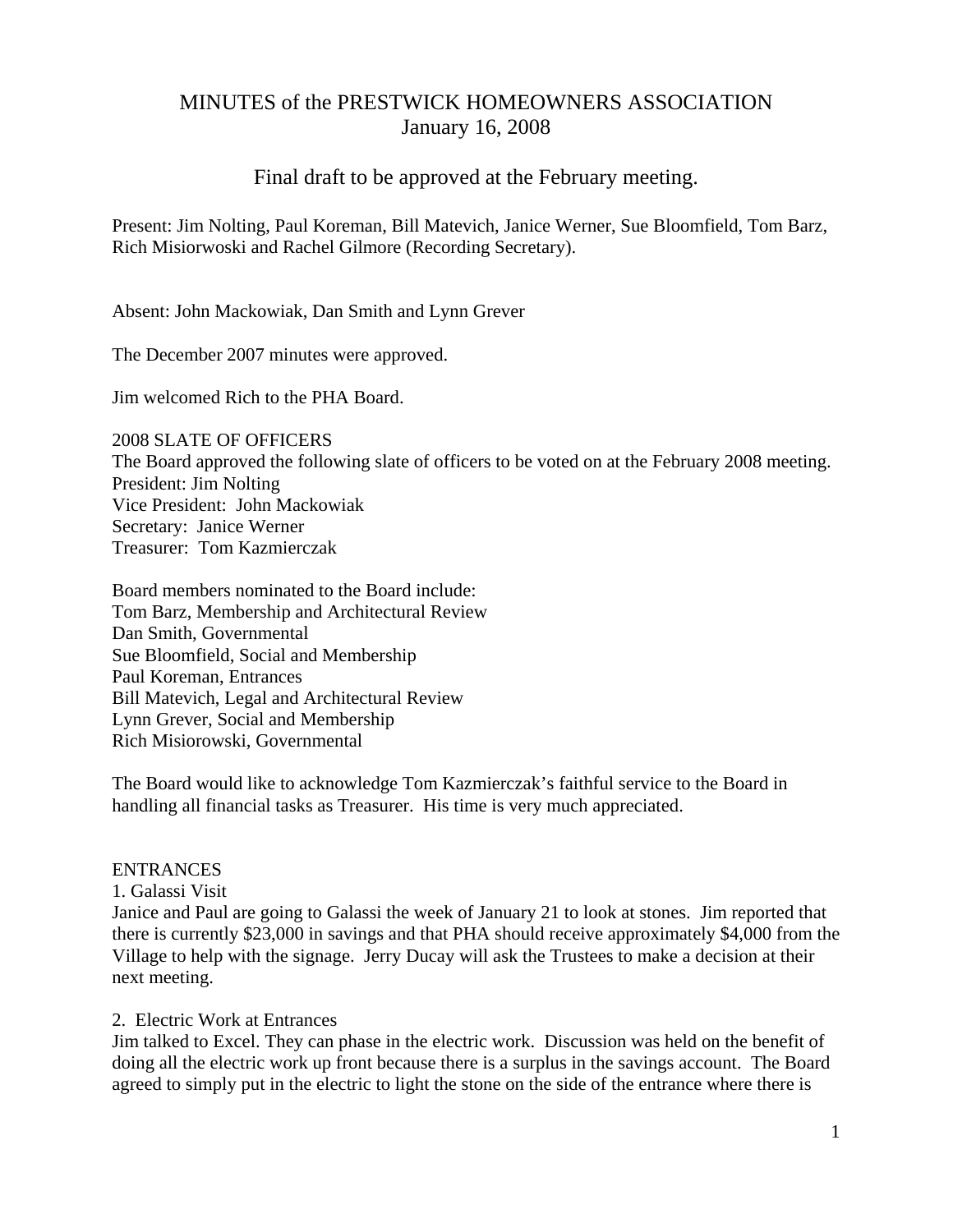currently power for the overhead streetlight. The opposite side will be done later, as Excel will need to dig under the street, and that will be costly.

### 3. Entrance Upkeep

Paul reported that he has given a quote to the Club to handle the Prestwick Drive entrance. This would allow him to bring uniformity to all entrances. The Club would pay Paul directly.

### 4. Prestwick Country Club Village

After discussion, Rich moved and Sue seconded that PHA will maintain the center island bed facing Harlem for Country Club Village, provided that they continue to pay their annual group dues to PHA. All were in favor.

### 5. Non-member Letter Re: Entrances

Jim reported that 1 new member joined as a result of the mailing that was done in November to solicit more non-member help with the entrance redesign project. Tom reported that one additional person had spoken to him about joining. It is possible that people are simply waiting to join until the new membership letter comes out since it was the end of the year.

### ARC

No new requests. Tom anticipates that ARC fees/revenue will be lower this year, due to the slow housing market.

### GOVERNMENTAL

Much discussion was held on the CN RR issue. Rich Misiorowski attended both the Frankfort Village forum and the STB hearing held in Matteson. He reported the following:

- At the Matteson meeting, approximately 20 STB staff/contractors and 10 CN RR staff were present, along with local government officials and residents.
- In talking to Bill Burgal, one of the STB contractors, it became apparent that neither the STB nor the CN RR know about the Harlem widening project.
- After being informed of the project, Mr. Burgal began to outline plans for a vehicle overpass on Harlem that would reroute Harlem much farther east and provide a reverse C loop for residents to exit Aberdeen, go under the overpass and return to Harlem . The CN RR would be responsible for handling all costs associated with the overpass including land acquisition and construction. The plan also calls for taking down the Com Ed tower that had previously stopped the road widening from moving farther east.
- Rich believes that there is going to be an environmental impact on the earthen retention dam on the forest preserve property south of Sauk Trail.
- Rich recommends immediate efforts for personal and PHA letters sent to the Environmental Analysis Section asking to STOP the sale.
- Rich recommends immediate efforts to employ intergovernmental cooperation on this issue involving the Village, the Cook County Highway Department, the Forest Preserve and any other agency directly affected by the sale.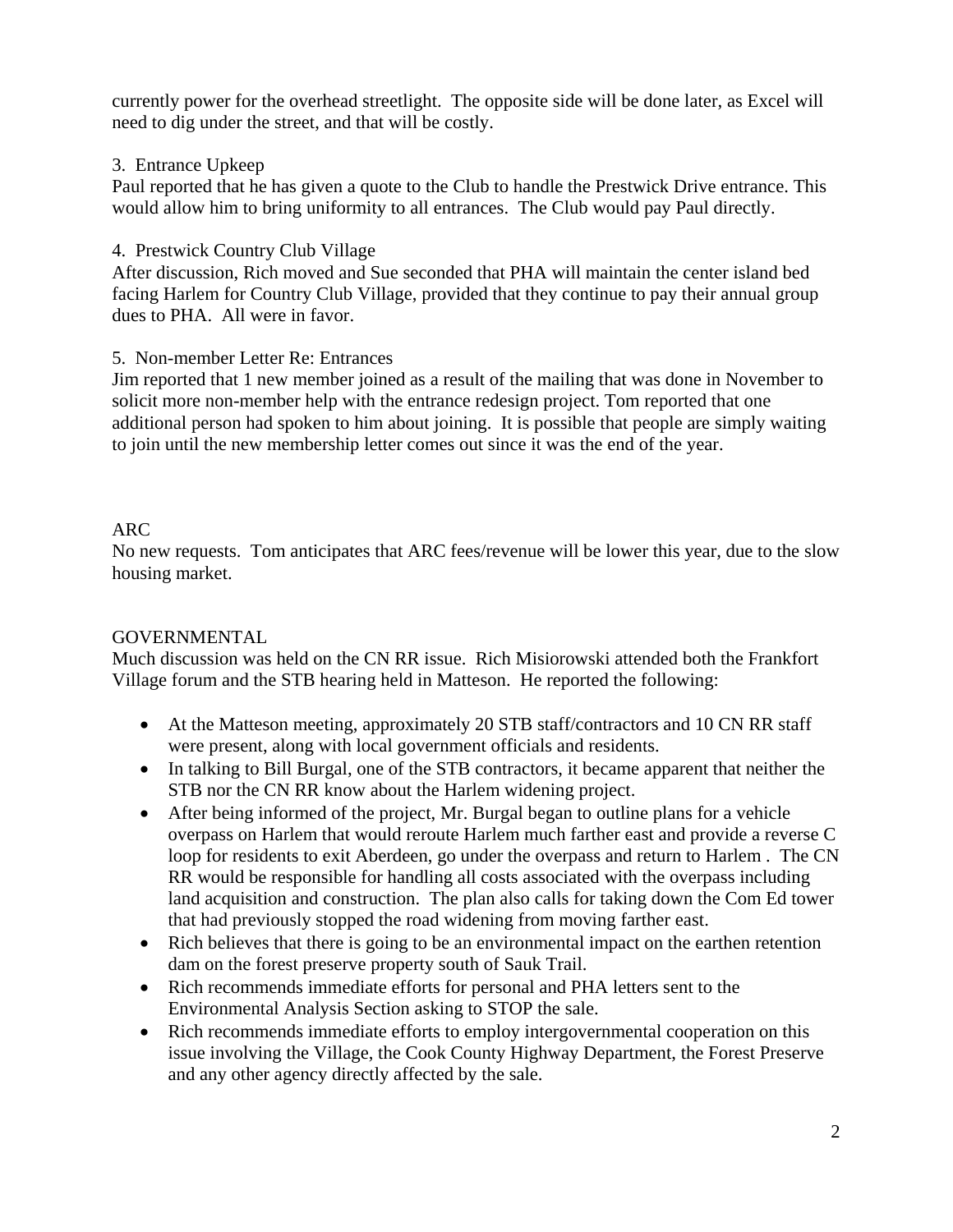• Rich recommends petitioning the Assessor for a reassessment of property taxes because home values have dropped due to the pending sale.

Discussion continued with the review of a letter drafted by an attorney for a small but affected homeowners association in Barrington. The letter outlined each impact that the sale will have on its residents. The Board agreed to use this letter as a model for a letter to be sent to the Environmental Impact Section.

As a result of discussion, the following Action Items were created:

- ¾ ACTION ITEM: Jim will schedule a meeting with Jerry Ducay to discuss the Village's requests and get their support for PHA concerns. Rich and Janice to also attend.
- ¾ ACTION ITEM: Bill will contact Mr. Gadowski at the Cook County Highway Department to see if they are aware of the sale and ask for their cooperation in stopping the sale and/or stopping the Harlem project until the sale is complete and the overpass plans are in place.
- $\triangleright$  ACTION ITEM: Tom will call Mike Pasteris at the Forest Preserve and make him aware of the sale and enlist his support in stopping the sale.
- ¾ ACTION ITEM: Paul will contact other homeowners association presidents and encourage them to join PHA in fighting the sale or asking for the most palatable solutions to preserve quality of life in our neighborhoods.
- ¾ ACTION ITEM: Janice and Sue will use the Barrington letter as a model and create a list of specific detriments to Prestwick resulting from the sale and increased train traffic. Remember the Emerald dragon fly sightings (Tom has photos).
- ¾ ACTION ITEM: Jim will email Janice's (revised) sample letter to the PHA email database. \*\*\*\*NOTE: All letters are due in DC by February 1, 2008. They can be emailed, as well as snail mailed.
- $\triangleright$  ACTION ITEM: Jim will get the sample letter to Travis to post on the web site.
- $\triangleright$  ACTION ITEM: Jim will contact Marie Michuda to enlist her help with the letter writing campaign.
- ¾ ACTION ITEM: Tom will call the Assessor's office to ask about reassessments and when that step might be taken, in light of the sale.

### SOCIAL

Discussion on the block party was tabled until the February meeting.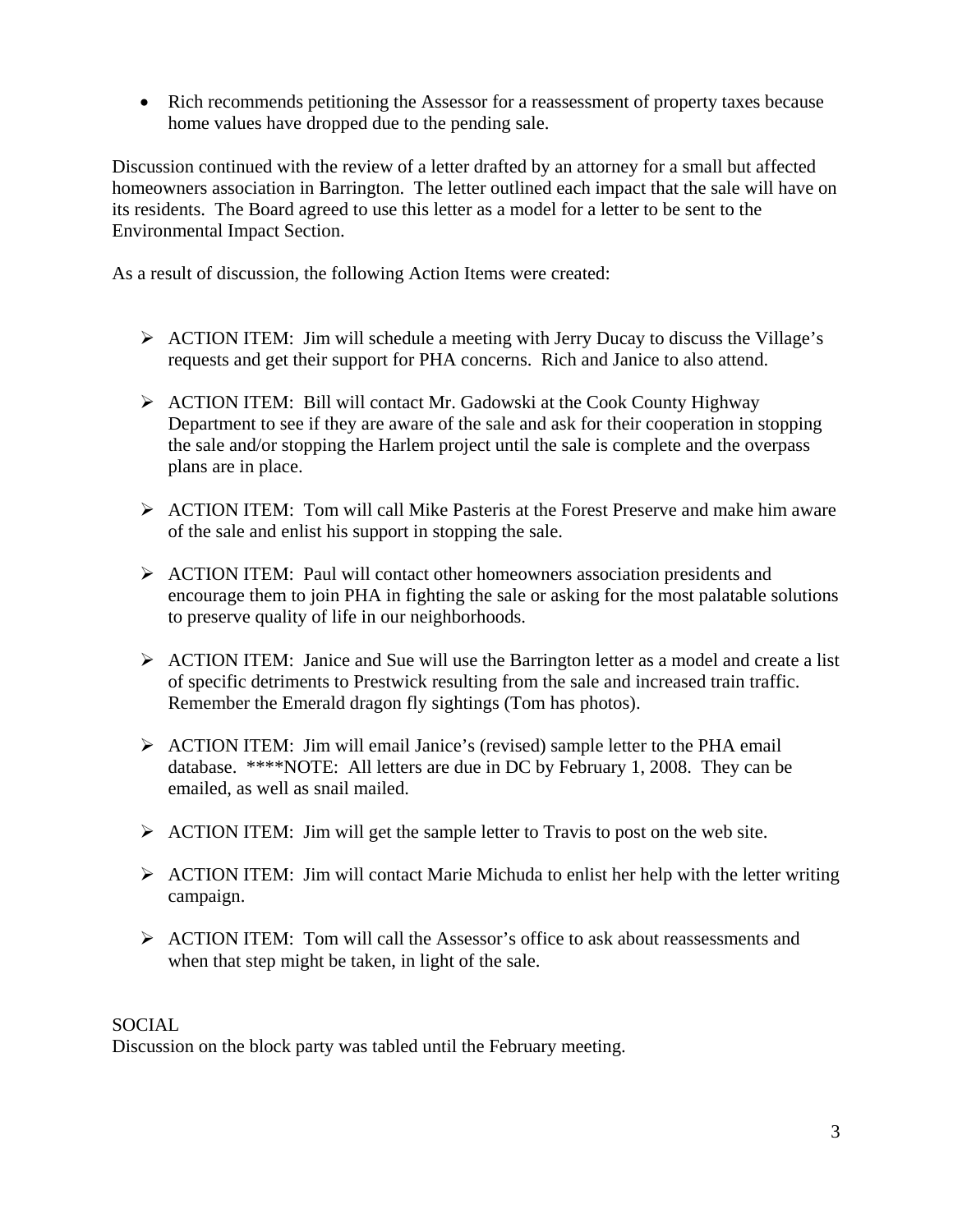### MEMBERSHIP

1. Membership Directory

Repro is able to handle the printing of the directory this year. The goal will be to have it out by May 1.

2. The ad letter will go out the week of January 21. Jim noted that Custom Wood Designs had an error in its ad last year. PHA will offer him an ad this year at 50% off. The Board will also offer Tom Kazmericzak a free web ad to thank him for his service as Treasurer.

- $\triangleright$  ACTION ITEM: Rachel will double check to see where the error occurred.
	- o NOTE: Rachel checked and she does not have the original hard copies of the ads. Those are still with Repro. This would be a question for Jan/Carmen. My ad data sheet indicates that Custom Wood Designs sent a hard copy of its desired ad. That would have been passed along to Jan and should be in her file.
- $\triangleright$  ACTION ITEM: Current web advertisers will be offered the chance to renew their web ads at 50% or \$25 since the ads did not get on the site until late summer/early fall.
- $\triangleright$  ACTION ITEM: Jim will check with Repro as to how many pages it would add and how much it would cost to include a cross reference section with street name/house numbers and resident name to the book.
- ¾ ACTION ITEM: Tom will get a Prestwick map to Repro for inclusion in the book.

### 3. Annual Dues Letter

Dues will be due by March 15. A second mailing will go out April 1 with a final due date of April 15.

- ¾ ACTION ITEM: Jim will get a copy of the letter from Repro, update it and return it to them for the mailing.
- $\triangleright$  ACTION ITEM: Tom will get mailing labels to Repro.

4. Email Verification Project No report from Lynn.

**SECURITY** No report.

### WEB SITE

Jim would like to see a blog added to the PHA web site. He has asked Travis for a quote.